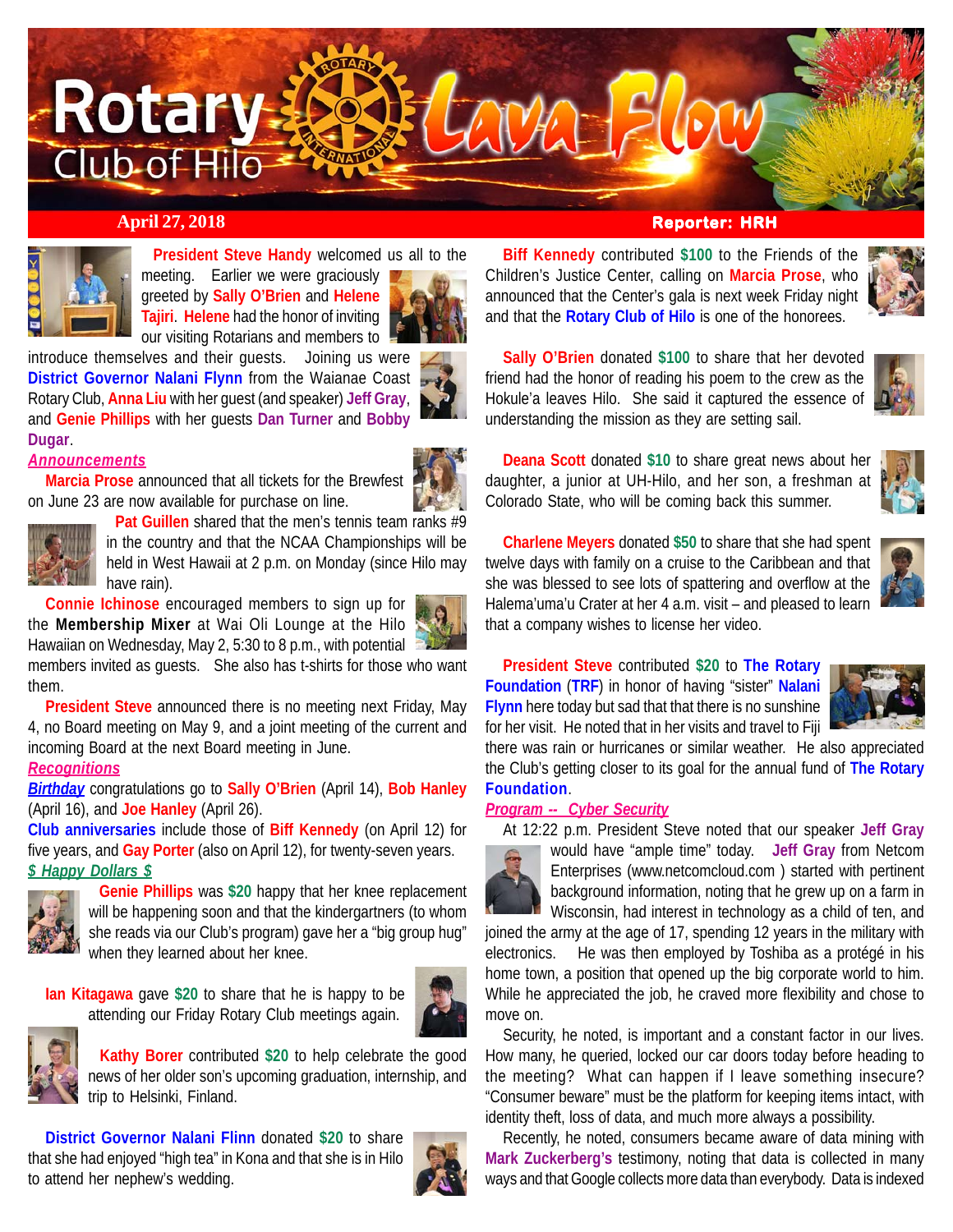#### *Birthdays:*

**Nosaka, Johnalyn** April 5 **Kusunoki, Alan** April 7 **Aoki, Toshi** April 8 **Brown, Tom** April 10 **Wong, Wally** April 11 **O'Brien, Sally** April 14 **Hanley, Bob** April 16 **Hanley, Joe** April 26 **Bicknell, Mary** April 28 **Prose, Marcia** April 28 **Dobbe, Alberta** April 29

### *Club Anniversary:*

**Wallis, Sam** April 2, 1976 (42) **Shikuma, Craig** April 3, 1992 (26) **Kennedy, Biff** April 12, 2013 (5) **Porter, Gay** April 12, 1991 (27) **Carter, Gerard** April 16, 1993 (25) **Heikes, Beverly** April 28, 2017 (1) **Mates, Reese** April 29, 2008 (10)

#### *Announcements:*

**May 2 - Member's Mixer May 4 - No Meeting fMay 11 - Connie's First Friday May 18 - No Meeting May 25 - Angela Fa'anunu - Kavio Farms May 26 - "Hoe Down at the Porter's) June 1 - JaNeals - Special Olympics June 7 - Installation Event June 8 - No Meeting June 15 - Gail Takaki, Youth Services (STEM) June 29 - Dawn Tavares - Camp Agape**

#### *Rotary Club of Hilo Board of Directors* **2017 – 2018:**

- President **Steve Handy, Jr.**
- Past President **Randy Hart**
- President Elect **Keith Okamoto**
- Vice President **Mitch Dodo**
- Co-Secretary **Treena Breyfogle**
- Co-Secretary **Jan Tanouye**
- Treasurer **Corey Kawamoto**
- Sergeant at Arms **Shane Okimoto**
- Rotary Foundations **Malcolm Chun**
- Membership **Connie Ichinose**
- Public Relations **Marcia Prose**
- International Service **Stew Hussey**
- Community Service **Wally Wong**
- Vocational Service **Bobby Stivers-Apiki**
- Club Service **Kui Costa**
- New Generations **Gail Takaki**
- **Foundation Chairpersons:**
- Hilo Rotary Club Foundation **Tim Beatty**
- The Rotary Foundation **Malcolm Chun**
- Hawaii Rotary Youth Foundation **Mitchell Dodo**

and stored. Facebook with its 33 billion users has made its money by sharing information on the data collected.

"Buyer beware!" Do your research, he noted, about the antivirus program on your computer and where and how your data is stored—on a public or private domain, with various possible locations. Phones, he noted, share broadcast data every time you send a photo. While Crimestoppers may say that you can "call anonymously," you cannot! Telephone companies have access to the data of who called and when.

Data mining is everything today; nothing in this world is free. Any information that can be transmitted can be recorded. Every phone should have a password, but many do not. Android phones are tied to Google, with IPhones being more secure. The public Icloud is scary. Private data storage is cheap. He noted, for example, that his company uses multiple locations to store information in Iclouds, splitting the data up to provide a safety net.

He recommended deleting data and trying to get it back. Is your stored data really accessible to you? When you click to unsubscribe to an email, you have just sent the message that you do exist. Software on apps has been manipulated.

Separation of data is essential for security, for example, with products of Chinese companies not being allowed in the U.S.

He recommended changing passwords periodically and not using the same password for all devices. For storing passwords, he recommended using an encrypted code (known to you). He personally uses an algorithm to keep track of his passwords.

In response to an inquiry, he noted that the countries of Indonesia, Vietnam, Ecuador, and Ukraine are known for their hacking.

If one reads the fine print of agreements, the bottom line is that a person is responsible for his/her own data—just in case the data storage is lost and the indexing gone. For tax filing on line, for example, do not rely on it to be on line if you need a copy. Make and keep your own copy in a safe place.

Turning "location services" off gives a person privacy, but then it also limits access to various apps that one wants to have available for dayto-day use.

Knowing about your data and the potential effect of its loss to you personally—and to your business—is critical in today's world of technology.

# *In Closing*

**President Steve** called on **Beverly Heikes** to lead us in the



**4-Way Test** of the Things we Think, Say, or Do, and members we reminded there is no meeting on Friday, May 4, thanks to the Membership Mixer on Wednesday, May 2.



**Genie Phillips** with her guests **Dan Turner** & **Bobby Dugar**